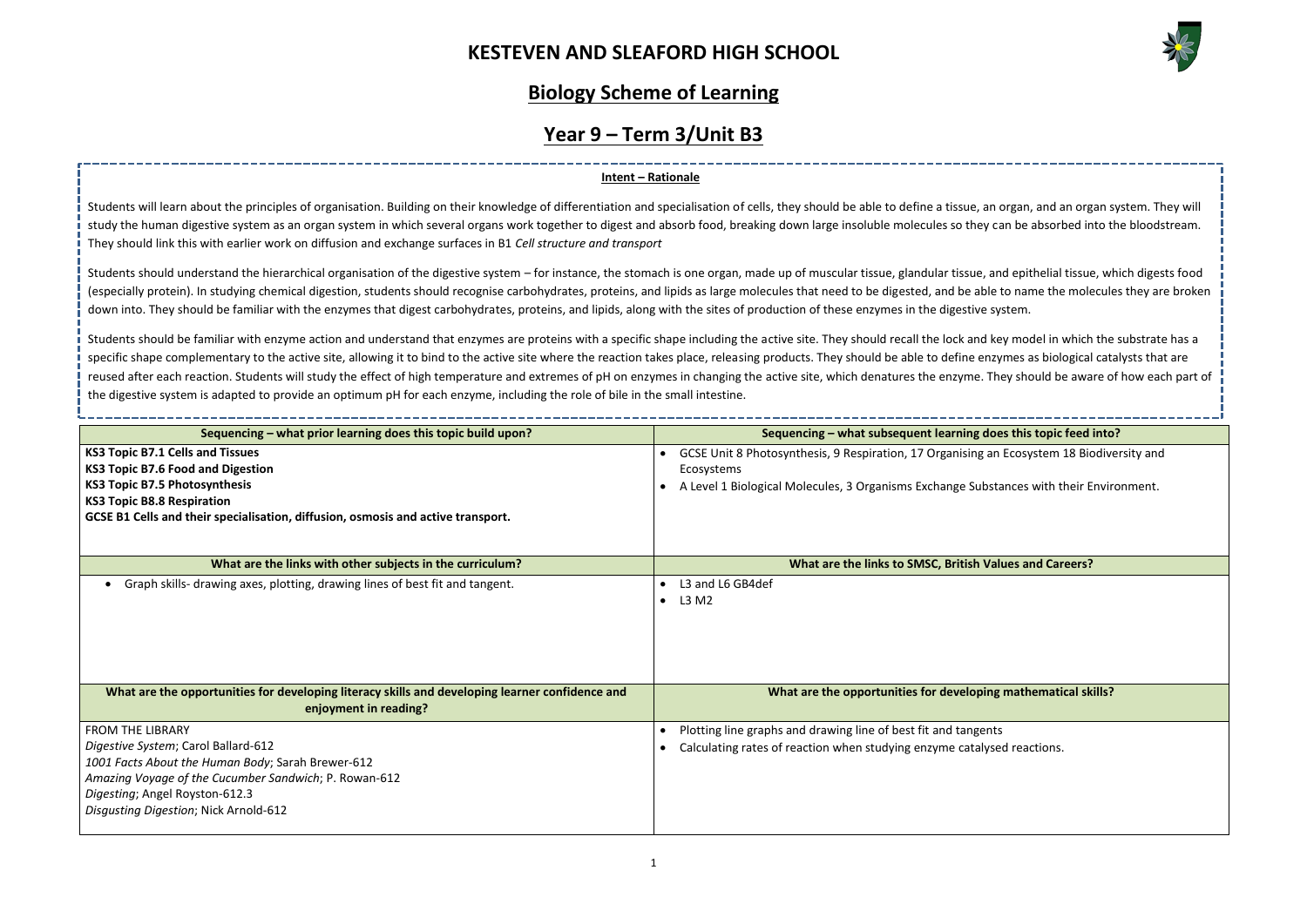

### **Biology Scheme of Learning**

### **Year 9 – Term 3/Unit B3**

### **Intent – Concepts**

### **What knowledge will students gain and what skills will they develop as a consequence of this topic?**

### **Know**

State examples of cells, tissues, organs, and organ systems. Name organs found in a given organ system. Order cells, tissues, organs, and organ systems according to their relative sizes. Name all of the organs of the digestive system. Describe the functions of the organs of the digestive system. Summarise the process of digestion.

Describe the structure of simple sugars, starch, lipids, and proteins.

Carry out multiple food tests in an organised manner. Design a results table to clearly record results from food tests. Use the lock and key theory to explain why the shape of an enzyme is vital for it to function. Identify the key variables in a given investigation. Draw a tangent to a line and calculate the rate of a reaction with guidance.

Plot a line graph and use it to draw conclusions about how temperature and pH affect the rate of an enzyme-catalysed reaction. Plan and carry out an investigation in order to gather accurate results.

Describe how enzymes are used in digestion. Explain why high temperatures and changes in pH prevent enzymes from catalysing reactions. Explain why enzymes are needed for digestion.

For each food molecule, name the enzyme that acts on it, where it is produced, and which products are formed. Describe the functions of bile.

#### **Apply**

Relate levels of organisation to familiar organ systems in order to give examples of cells, tissues, and organs. Explain why the cells of multicellular organisms are organised into tissues, organs, and organ systems. Suggest the function of glandular, epithelial, and muscular tissue in organs.

Calculate the mean rate of an enzyme-catalysed reaction.

Draw tangents in order to calculate the rate of a reaction. Analyse results in order to evaluate a method and the validity of conclusions, explaining suggestions for possible improvements. Explain how acid in the stomach increases the efficiency of pepsin. Explain how bile increases the efficiency of fat digestion.

Analyse data in order to determine whether a hypothesis is correct.

#### **Extend**

Link the process of digestion to other processes in the body in order to explain its function.

Explain in detail how the small intestine is adapted to its function. Explain in detail what happens to food during digestion.

Explain which food molecules are polymers. Apply knowledge of the function of food molecules in the body to give diet advice. Suggest what a food contains using results from food tests, evaluating the observed data collected

Explain how enzymes speed up reactions. Explain how enzymes control metabolism. Plan an experiment to investigate how different catalysts affect the rate of a reaction. Explain in detail how a change in temperature or pH affects the rate of an enzyme-catalysed reaction. Apply knowledge of enzymes to explain how some organisms can survive in extreme conditions.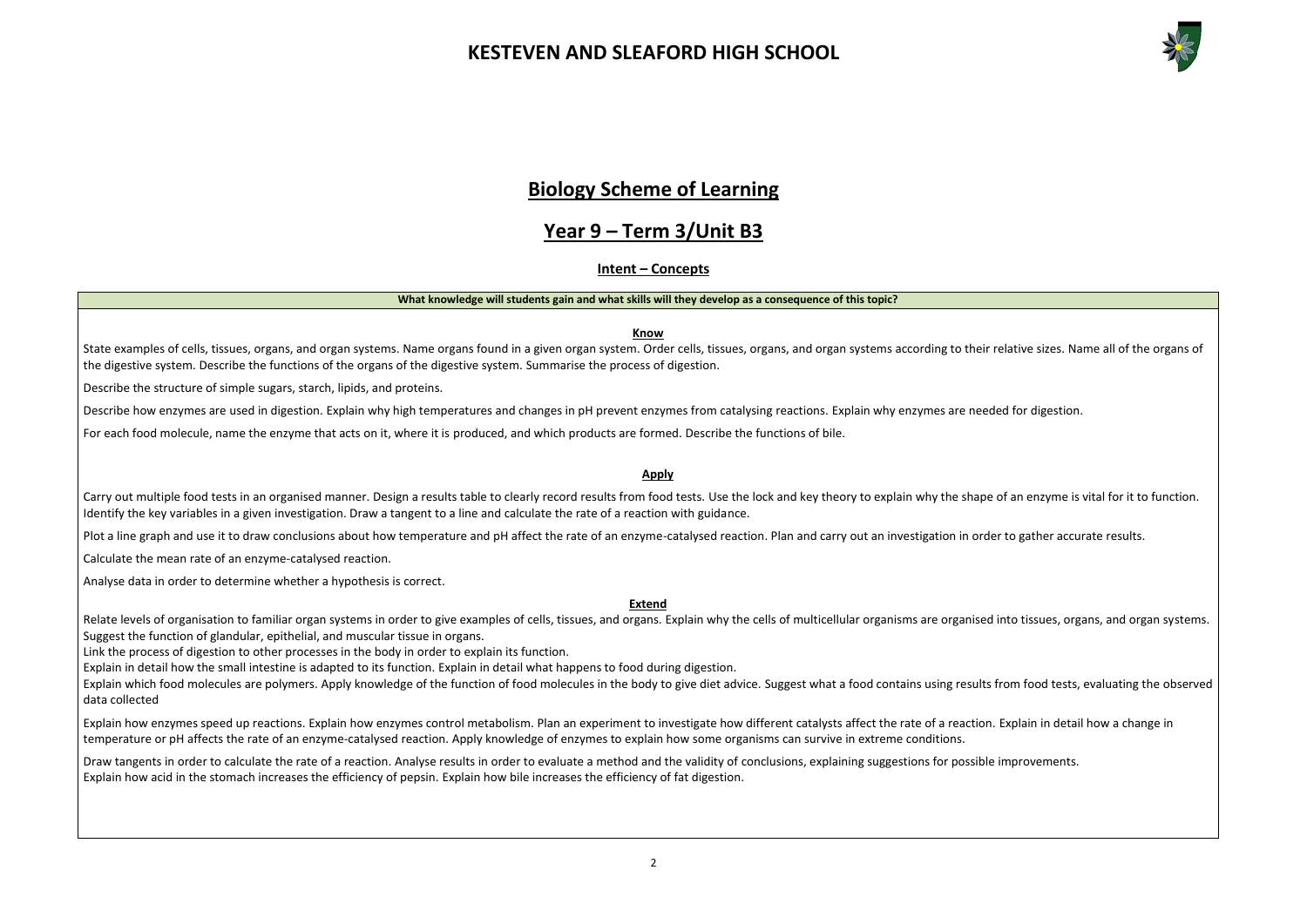

### **g** the progress of students?

| What subject specific language will be used and developed in this topic?                                                                                                                                                                                                                                                                                                                                                                                                                                                                                                                                                                                                                                                                                                                                                                                                                                                                                                                                                                                                                                                                                                                                                                                                                                                                                                                                                                                                                                                                                                                                                                                                                                                                                                                                                                                                                                                                                                                                               | What opportunities are available for assessing                                                                          |  |  |
|------------------------------------------------------------------------------------------------------------------------------------------------------------------------------------------------------------------------------------------------------------------------------------------------------------------------------------------------------------------------------------------------------------------------------------------------------------------------------------------------------------------------------------------------------------------------------------------------------------------------------------------------------------------------------------------------------------------------------------------------------------------------------------------------------------------------------------------------------------------------------------------------------------------------------------------------------------------------------------------------------------------------------------------------------------------------------------------------------------------------------------------------------------------------------------------------------------------------------------------------------------------------------------------------------------------------------------------------------------------------------------------------------------------------------------------------------------------------------------------------------------------------------------------------------------------------------------------------------------------------------------------------------------------------------------------------------------------------------------------------------------------------------------------------------------------------------------------------------------------------------------------------------------------------------------------------------------------------------------------------------------------------|-------------------------------------------------------------------------------------------------------------------------|--|--|
|                                                                                                                                                                                                                                                                                                                                                                                                                                                                                                                                                                                                                                                                                                                                                                                                                                                                                                                                                                                                                                                                                                                                                                                                                                                                                                                                                                                                                                                                                                                                                                                                                                                                                                                                                                                                                                                                                                                                                                                                                        |                                                                                                                         |  |  |
| Absorption The process by which a substance moves from one place into another substance or<br>$\bullet$<br>place (usually by diffusion or osmosis).<br>Anaemia A condition that occurs when there are not enough red blood cells in someone's blood.<br>This can be caused by a lack of iron in the diet, because iron is an essential part of haemoglobin,<br>which is the pigment in red blood cells that carries oxygen.<br>Balanced diet A diet that contains appropriate amounts of all the food types. Eating a balanced<br>$\bullet$<br>diet helps us to stay healthy. A balanced diet will be different for different people, depending on<br>their age, what job they do, how active they are and so on.<br>Benedict's solution A solution that is used to test for the presence of reducing sugars, including<br>glucose, lactose and maltose. If a very small amount of a suitable sugar is present, the result is a<br>colour change from blue to green. If more sugar is present, the blue solution changes to yellow,<br>orange or red.<br>Biuret reagent A chemical test that is used to detect the presence of protein in a sample of food.<br>If protein is present, the solution turns from blue to purple.<br>Carbohydrate A chemical that is made from carbon, hydrogen and oxygen. Carbohydrates are<br>$\bullet$<br>important in the diet because they act as a short-term energy store. In the diet, carbohydrates<br>can either be simple, such as sugars, or complex, such as starch.<br>A substance that speeds up a chemical reaction without being used up or chemically<br>Catalyst<br>$\bullet$<br>changed. Catalysts are usually specific to one of a few chemical reactions. Biological catalysts<br>that act in cells or organisms are made from proteins and are called enzymes.<br>A disease caused by lack of a mineral or vitamin in the diet.<br><b>Deficiency disease</b><br>The process of breaking food down into useful small molecules that can then be<br><b>Digestion</b> | L5 Enzymes Long answer question<br>$\bullet$<br>Practical skills in required practicals<br>Summative assessment B3 Test |  |  |
| absorbed into cells. In humans, digestion begins in the mouth with chewing (an example of<br>physical digestion) and then continues with chemical digestion in the stomach and intestines, as<br>a result of the action of enzymes.                                                                                                                                                                                                                                                                                                                                                                                                                                                                                                                                                                                                                                                                                                                                                                                                                                                                                                                                                                                                                                                                                                                                                                                                                                                                                                                                                                                                                                                                                                                                                                                                                                                                                                                                                                                    |                                                                                                                         |  |  |
| <b>Digestive system</b><br>The set of organs in the body that is responsible for digestion. These include<br>$\bullet$<br>the stomach, intestines and liver.                                                                                                                                                                                                                                                                                                                                                                                                                                                                                                                                                                                                                                                                                                                                                                                                                                                                                                                                                                                                                                                                                                                                                                                                                                                                                                                                                                                                                                                                                                                                                                                                                                                                                                                                                                                                                                                           |                                                                                                                         |  |  |
| Enzyme A complex molecule found in cells of an organism that speeds up biochemical reactions.<br>Fat A group of chemical compounds made from carbon, hydrogen and oxygen that are made by<br>$\bullet$                                                                                                                                                                                                                                                                                                                                                                                                                                                                                                                                                                                                                                                                                                                                                                                                                                                                                                                                                                                                                                                                                                                                                                                                                                                                                                                                                                                                                                                                                                                                                                                                                                                                                                                                                                                                                 |                                                                                                                         |  |  |
| animals and plants as a way to store energy.                                                                                                                                                                                                                                                                                                                                                                                                                                                                                                                                                                                                                                                                                                                                                                                                                                                                                                                                                                                                                                                                                                                                                                                                                                                                                                                                                                                                                                                                                                                                                                                                                                                                                                                                                                                                                                                                                                                                                                           |                                                                                                                         |  |  |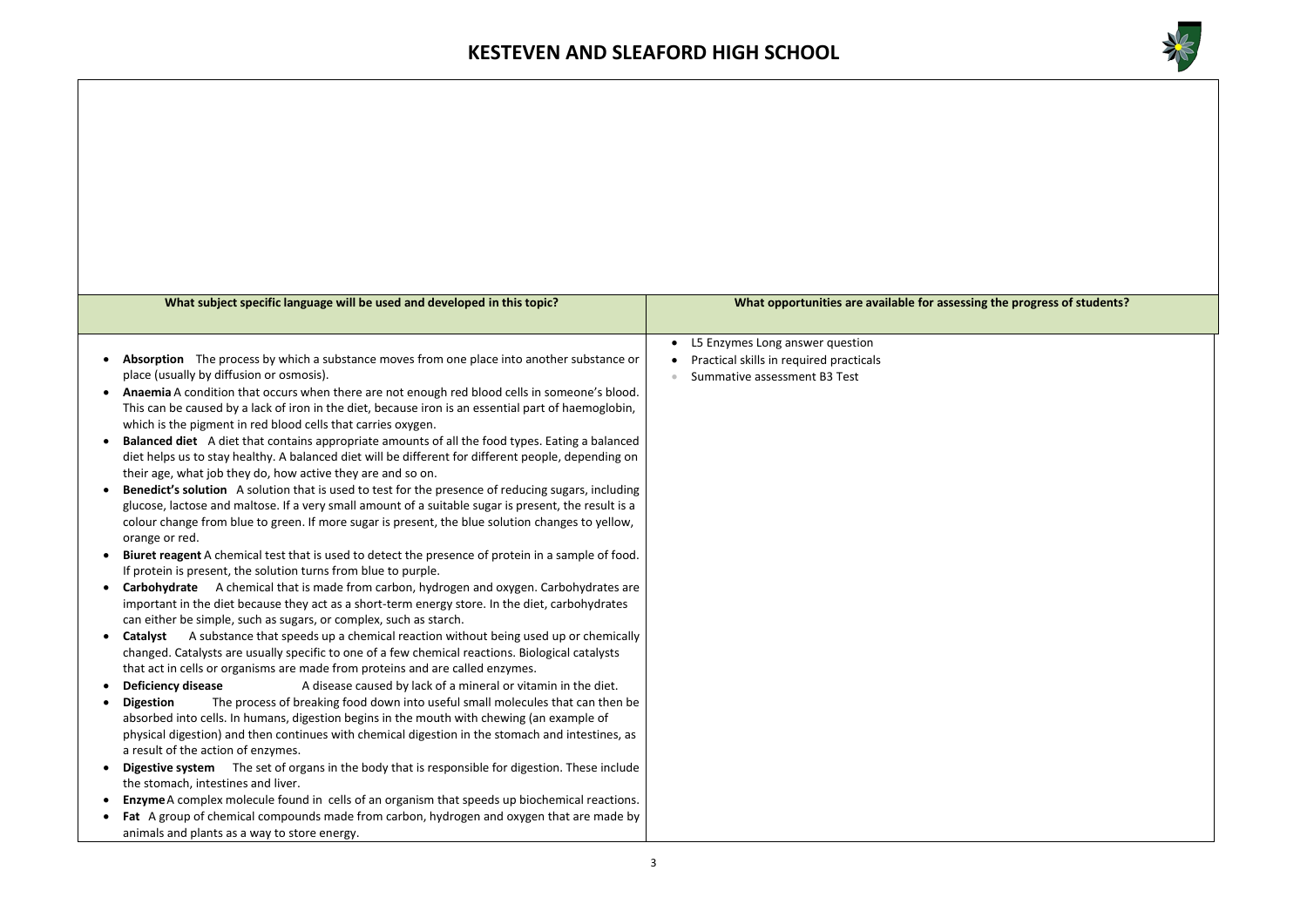

In general, aerobic respiration can be summarised with the following word equation: glucose + oxygen  $\mathbb D$  carbon dioxide + water

- **Fibre**When used to describe part of the diet, fibre refers to plant material (cellulose) that cannot be digested by humans. It is essential in order to keep the intestines healthy, providing them with solid material that the muscular walls can push along.
- **Gut flora A** general term for bacteria that live inside the digestive system.
- **Iodine solution** A dark brown solution that can be used to test for the presence of starch. If starch is present, the positive result is a blue-black colour.
- **Large intestine** The part of the digestive system that absorbs water and forms faeces from undigested food. It is also known as the colon.
- **Mineral** When used to describe something in the diet, 'mineral' refers to a chemical element that is needed in small quantities in the diet in order for someone to stay healthy.
- **Obese** When a person is very overweight. Obesity can cause significant health problems, including increased wear and tear on joints, increased risk of diabetes and increased risk of heart disease.
- **Oesophagus** Also known as the 'gullet', this is the tube from the throat to the stomach. Muscles in the wall of the oesophagus contract to push food down into the stomach. This process is known as peristalsis.
- **Pancreas** An organ in the digestive system that secretes enzymes for digestion, as well as secreting the hormones insulin and glucagon, which regulate the amount of sugar circulating in the blood and the amount of carbohydrate stored in the liver.
- **Protein** A long molecule made up from many amino acids joined together. In the diet, proteins are needed to repair tissues and for the growth of new cells.
- **Respiration** The chemical reactions that allow living things to release energy from compounds such as glucose.

- **Rickets** A disease caused by a shortage of vitamin D in the body, usually because there is insufficient vitamin D in the diet. This leads to a softening of the bones, mainly in children. A common symptom is deformed, bowed legs.
- **Salivary glands** Glands in the mouth that produce saliva. Saliva is mainly water with some mucus, antibacterial agents and digestive enzymes (mainly amylase).
- **Scurvy** A disease caused by a lack of vitamin C in the diet. Scurvy can lead to spongy gums and tooth loss. Scurvy was a problem on board ocean ships many years ago, when fresh fruit and vegetables were not available.
- **Small intestine** The part of the digestive system in which the breakdown of complex molecules into smaller molecules is completed and the nutrients are absorbed into the blood. In humans it is around 7 m long, compared with the large intestine, which is approximately 1.5 m long.
- **Stomach** A muscular organ in the digestive system in which food is digested by physical and chemical digestion.
- **Villi** Finger-like projections lining the small intestine that increase the surface area for the absorption of nutrient molecules from digestion.
- **Vitamin**An organic (carbon-based) compound that is needed by an organism in small amounts in its diet because it cannot be made by the organism in sufficiently large quantities for healthy life.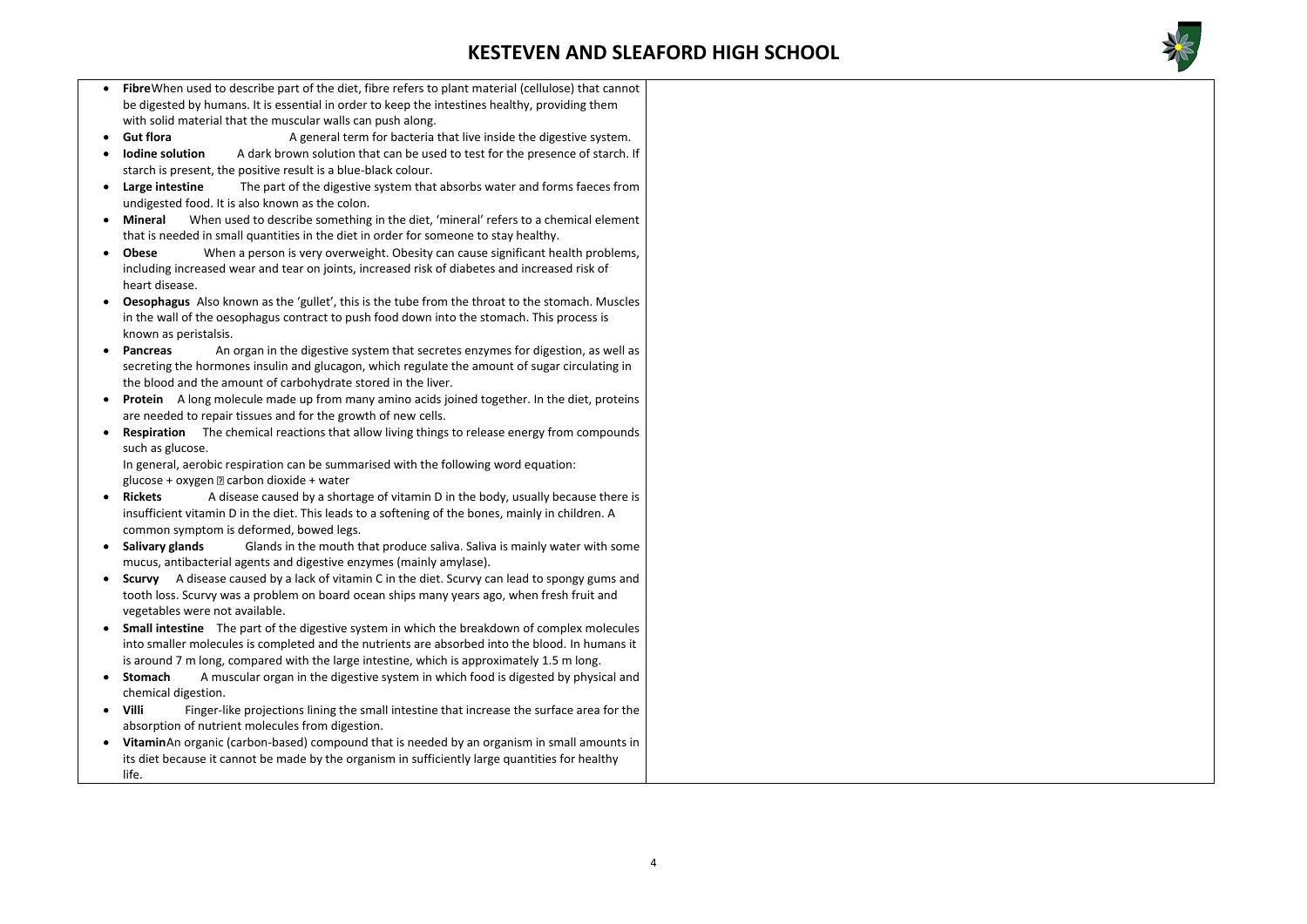



**Intent – Concepts**

| Lesson             | Learning       | <b>Higher level</b>      | <b>Suggested activities and resources</b> |
|--------------------|----------------|--------------------------|-------------------------------------------|
| title              | challenge I    | challenge I can          |                                           |
|                    | know/I can     |                          |                                           |
| L1                 | How<br>a)      | Give specific            |                                           |
| Tissue             | specia         | examples of the          |                                           |
| s and              | lised          | cells, tissues,          |                                           |
| Organ              | cells          | organs                   |                                           |
| $\mathsf S$        | beco           | organisational           |                                           |
|                    | me             | hierarchy in             |                                           |
|                    | organi         | animals and              |                                           |
|                    | sed            | plants                   |                                           |
|                    | into           |                          |                                           |
|                    | tissue         |                          |                                           |
|                    | s.             |                          |                                           |
|                    | b)<br>How      |                          |                                           |
|                    | sever          |                          |                                           |
|                    | al             |                          |                                           |
|                    | differ         |                          |                                           |
|                    | ent            |                          |                                           |
|                    | tissue         |                          |                                           |
|                    | S              |                          |                                           |
|                    | work           |                          |                                           |
|                    | toget          |                          |                                           |
|                    | her to         |                          |                                           |
|                    | form           |                          |                                           |
|                    | an             |                          |                                           |
|                    | organ.         |                          |                                           |
| L <sub>2</sub> The |                | Relate the               |                                           |
| Digest             | Label<br>the   | structure to             |                                           |
| ive                |                | struct   function of the |                                           |
| Syste              | ure            | Digestive system         |                                           |
| m                  | and            |                          |                                           |
|                    | functi         |                          |                                           |
|                    | on of          |                          |                                           |
|                    | the            |                          |                                           |
|                    | digest         |                          |                                           |
|                    | ive            |                          |                                           |
|                    | syste          |                          |                                           |
|                    | m.             |                          |                                           |
|                    |                |                          |                                           |
| L3 The             | The structure  | Give specific            |                                           |
| Chemi              | o <sub>f</sub> | examples of              |                                           |
| stry of            | carbohydrate   | carbohydrate/pr          |                                           |
| Food               |                | otein/lipid              |                                           |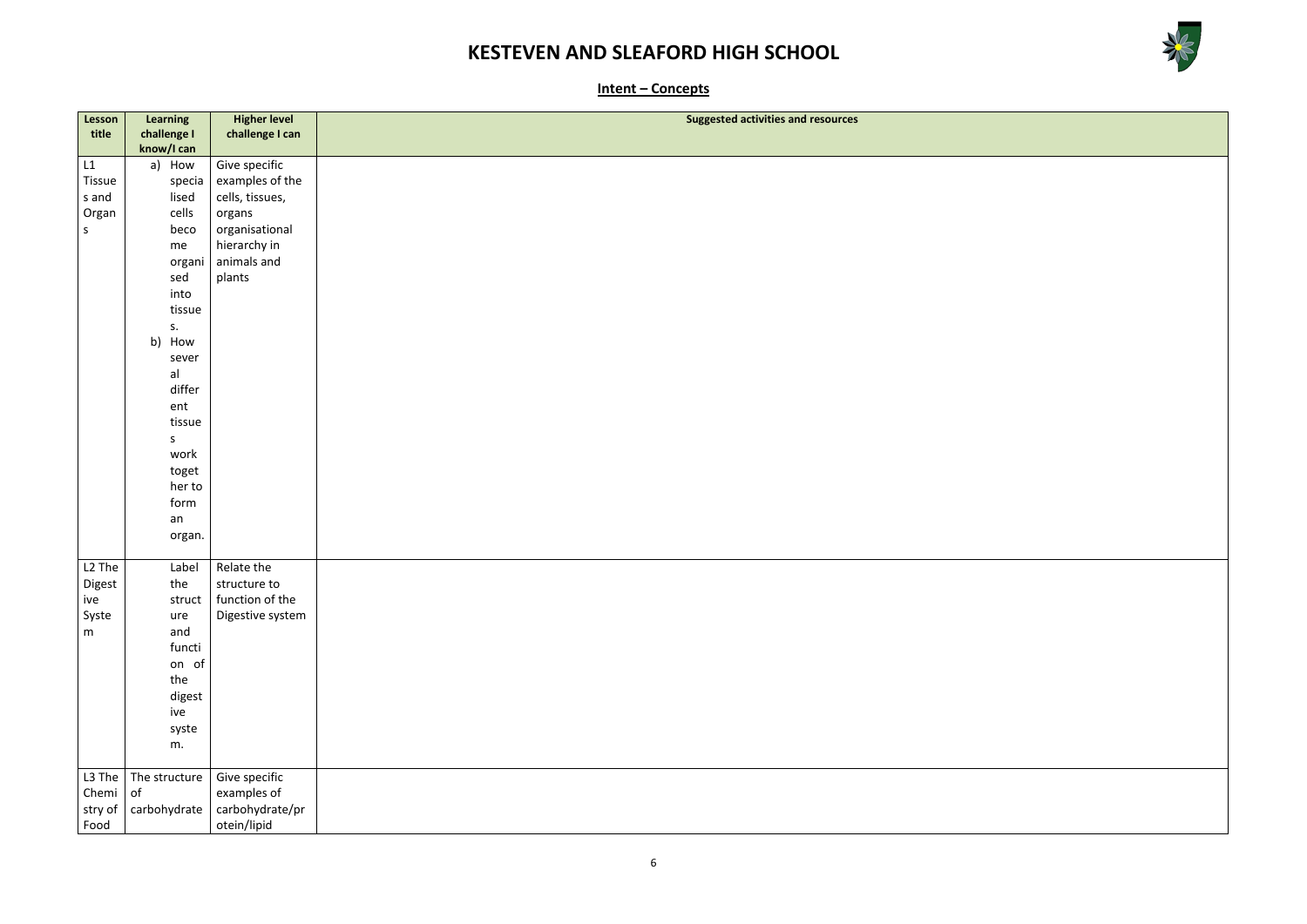



|                                   | s, proteins           | monomers and             |
|-----------------------------------|-----------------------|--------------------------|
|                                   | and lipids.           | polymers.                |
|                                   | Required              | Assess the               |
|                                   | Practical:            | limitations of the       |
|                                   | How to test           | standard food            |
|                                   | for the main          | tests                    |
|                                   | food groups           |                          |
|                                   | using                 |                          |
|                                   | standard              |                          |
|                                   | food tests.           |                          |
| L4                                | a) What               | Understand the           |
| Cataly                            | a                     | how an enzyme            |
| sts                               | cataly                | lowers activation        |
| and                               | st is.                | energy and the           |
| Enzym                             | b) How                | concept of               |
| $\mathsf{es}$                     | enzy                  | complementary            |
|                                   | mes                   | shapes.                  |
|                                   |                       |                          |
|                                   | work                  |                          |
|                                   | as                    |                          |
|                                   | biolog                |                          |
|                                   | ical                  |                          |
|                                   | cataly                |                          |
|                                   | sts.                  |                          |
|                                   | What<br>$\mathsf{c})$ |                          |
|                                   | meta                  |                          |
|                                   | bolis                 |                          |
|                                   | m is.                 |                          |
|                                   |                       |                          |
| L5                                | a)<br>How             | Explain what             |
| Factor                            | temp                  | happens to an            |
| $\mathsf{S}$                      |                       | eratur $ $ enzyme at the |
| affecti                           | e and                 | molecular level          |
| ng                                | pH                    | when it becomes          |
| Enzym                             | affect                | denatured                |
| $\mathbf{e}% _{t}\left( t\right)$ | enzy                  |                          |
| Action                            | me                    |                          |
|                                   | action                |                          |
|                                   | b) How                |                          |
|                                   | differ                |                          |
|                                   | ent                   |                          |
|                                   | enzy                  |                          |
|                                   | mes                   |                          |
|                                   | work                  |                          |
|                                   | fastes                |                          |
|                                   | t at                  |                          |
|                                   | differ                |                          |
|                                   | ent                   |                          |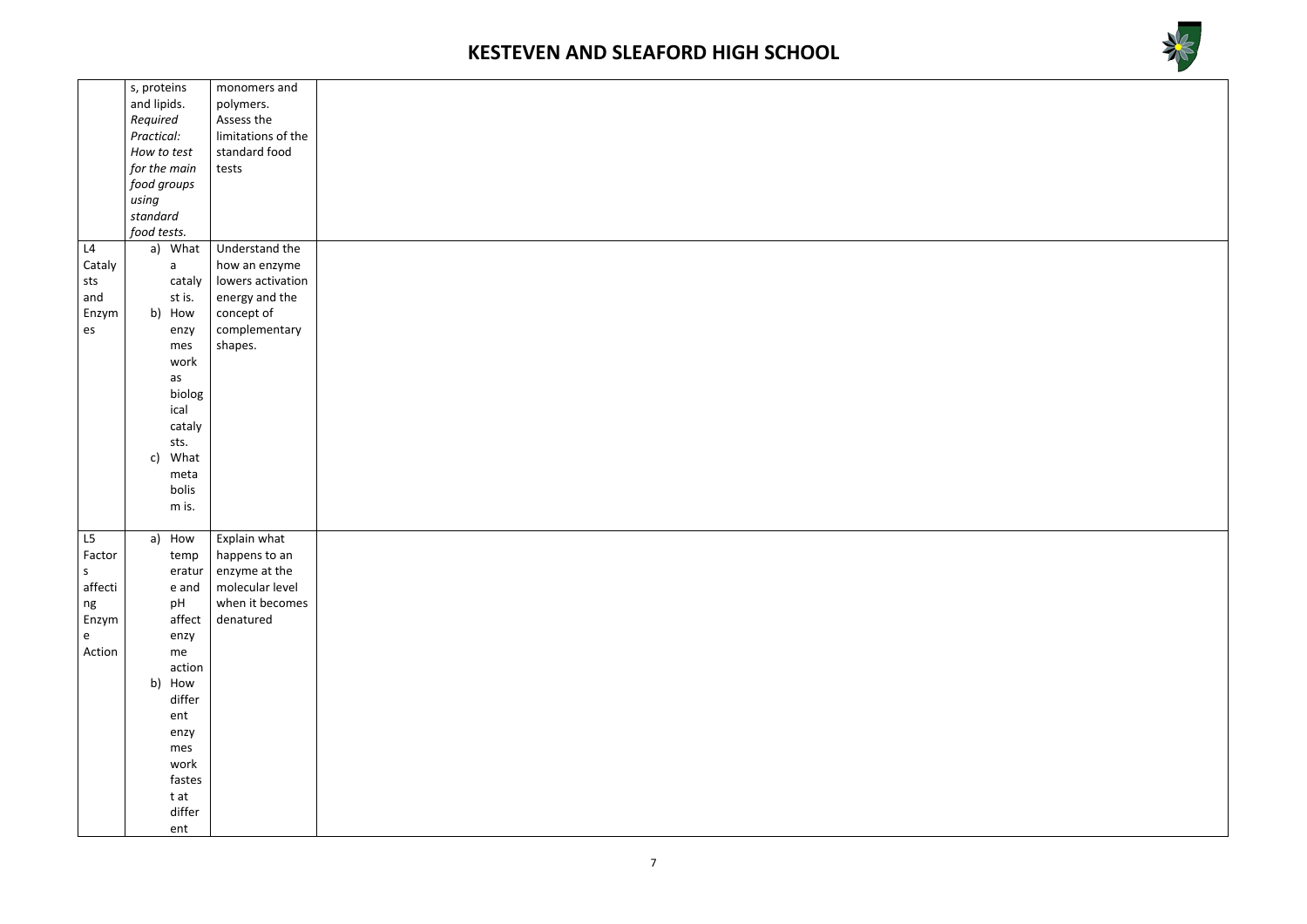



|               | temp      |                    |
|---------------|-----------|--------------------|
|               | eratur    |                    |
|               | es        |                    |
|               | and       |                    |
|               |           |                    |
|               | pH        |                    |
|               | values    |                    |
|               |           |                    |
|               | $\bullet$ |                    |
|               |           |                    |
| $\mathsf{L6}$ | a) How    | Analyse and        |
| How           | the       | evaluate an        |
| the           | food      | investigation into |
|               |           | the effect of pH   |
| Digest        | we        |                    |
| ive           | eat is    | on the rate of     |
| Syste         | digest    | reaction           |
| m             | ed by     | catalysed by       |
|               |           |                    |
| works         | the       | amylase.           |
|               | body      |                    |
|               | b) The    |                    |
|               | functi    |                    |
|               | on of     |                    |
|               |           |                    |
|               | differ    |                    |
|               | ent       |                    |
|               | digest    |                    |
|               | ive       |                    |
|               |           |                    |
|               | enzy      |                    |
|               | mes       |                    |
|               | Requi     |                    |
|               | red       |                    |
|               |           |                    |
|               | practi    |                    |
|               | cal:      |                    |
|               | Invest    |                    |
|               |           |                    |
|               | igate     |                    |
|               | the       |                    |
|               | effect    |                    |
|               | of $pH$   |                    |
|               | on the    |                    |
|               |           |                    |
|               | rate      |                    |
|               | $\it{of}$ |                    |
|               | reacti    |                    |
|               | on of     |                    |
|               |           |                    |
|               | amyla     |                    |
|               | se.       |                    |
|               |           |                    |
| L7            | How       | Understand the     |
|               |           |                    |
| Makin         | hydro     | benefit of         |
| ${\sf g}$     | chlori    | emulsification of  |
| Digest        | c acid    | fat by bile.       |